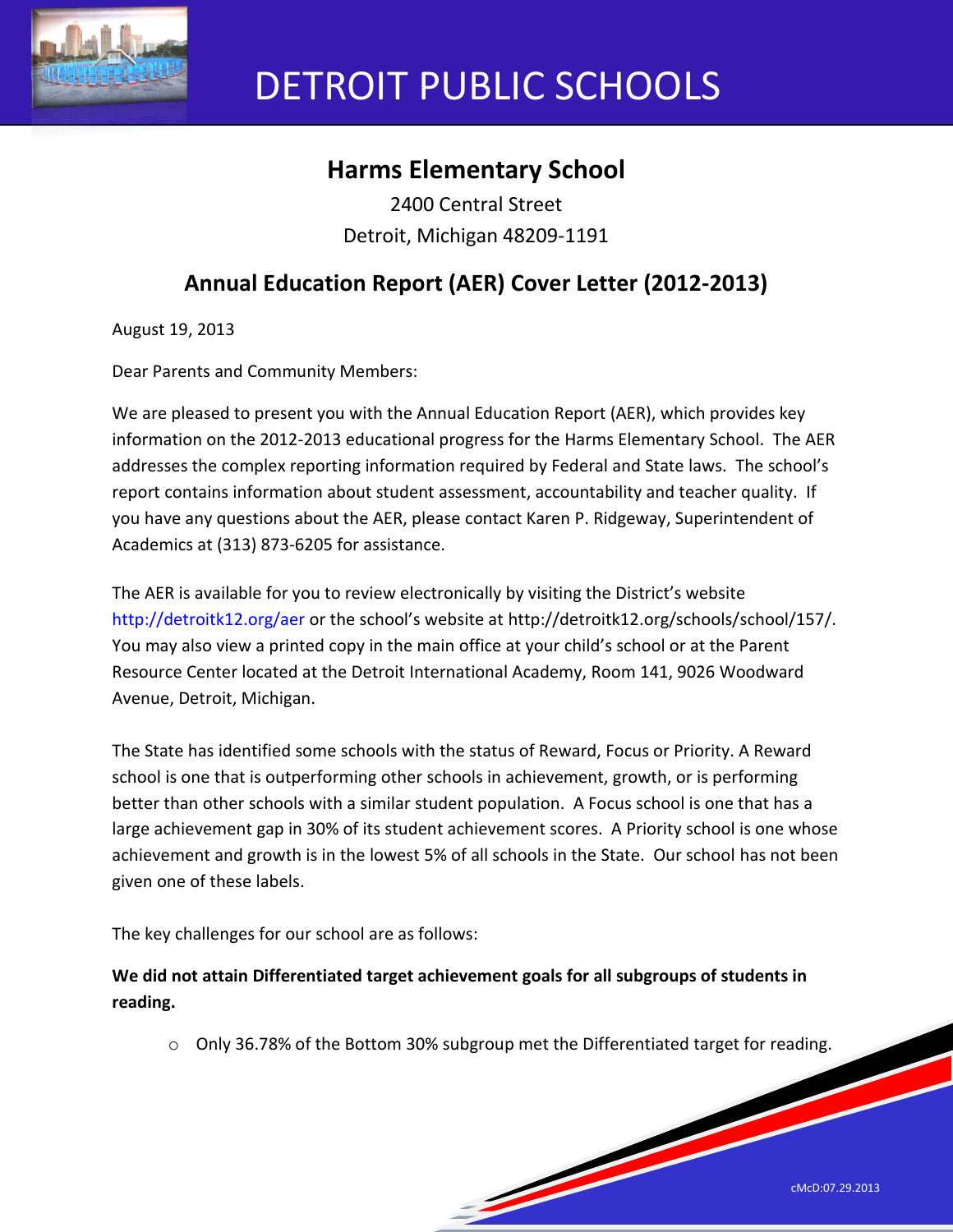**We did not attain Differentiated target achievement goals for all subgroups of students in writing.** 

 $\circ$  Only 0.0% of the Bottom 30% subgroup met the Differentiated target for writing.

**We did not attain Differentiated target achievement goals for all subgroups of students in mathematics.** 

o Only 0.0% of the Bottom 30% subgroup met the Differentiated target for mathematics.

# **We did not attain Differentiated target achievement goals for all subgroups of students in science.**

 $\circ$  Only 0.0% of the Bottom 30% subgroup met the Differentiated target for science.

# **We did not attain Differentiated target achievement goals for all subgroups of students in social studies.**

o Only 0.0% of the Bottom 30% subgroup met the Differentiated target for social studies.

We are actively working to address our Michigan School Scorecard issues, accelerate student achievement and close persistent gaps in achievement by implementing the following key initiatives:

For the 2012-2013 school year, Harms Elementary met the differentiated targets set for it in all content areas. Although we are pleased with our success, we are dedicated to increasing the amount of students obtaining proficiency in each content area. To this end, Harms will do the following to maintain AYP status and improve all achievement levels.

- Fully implement the Success For All reading program and continue to prioritize student use of Accelerated Reader to address achievement in reading.
- Use technology assisted guided practice through Accelerated Math to service students at their individual levels.
- Provide professional development on 6+1 Writing and require all teachers to use the process.
- Continue to use inquiry based, hands on activities in science.
- Provide opportunities for students to become involved in experiential activities and projects linking their learning to the real world in social studies.
- Schedule professional collaborative conversations among staff to improve the quality of instruction by providing structured time to dialogue, analyze data, evaluate, and plan modification of instruction.

Page 2 of 6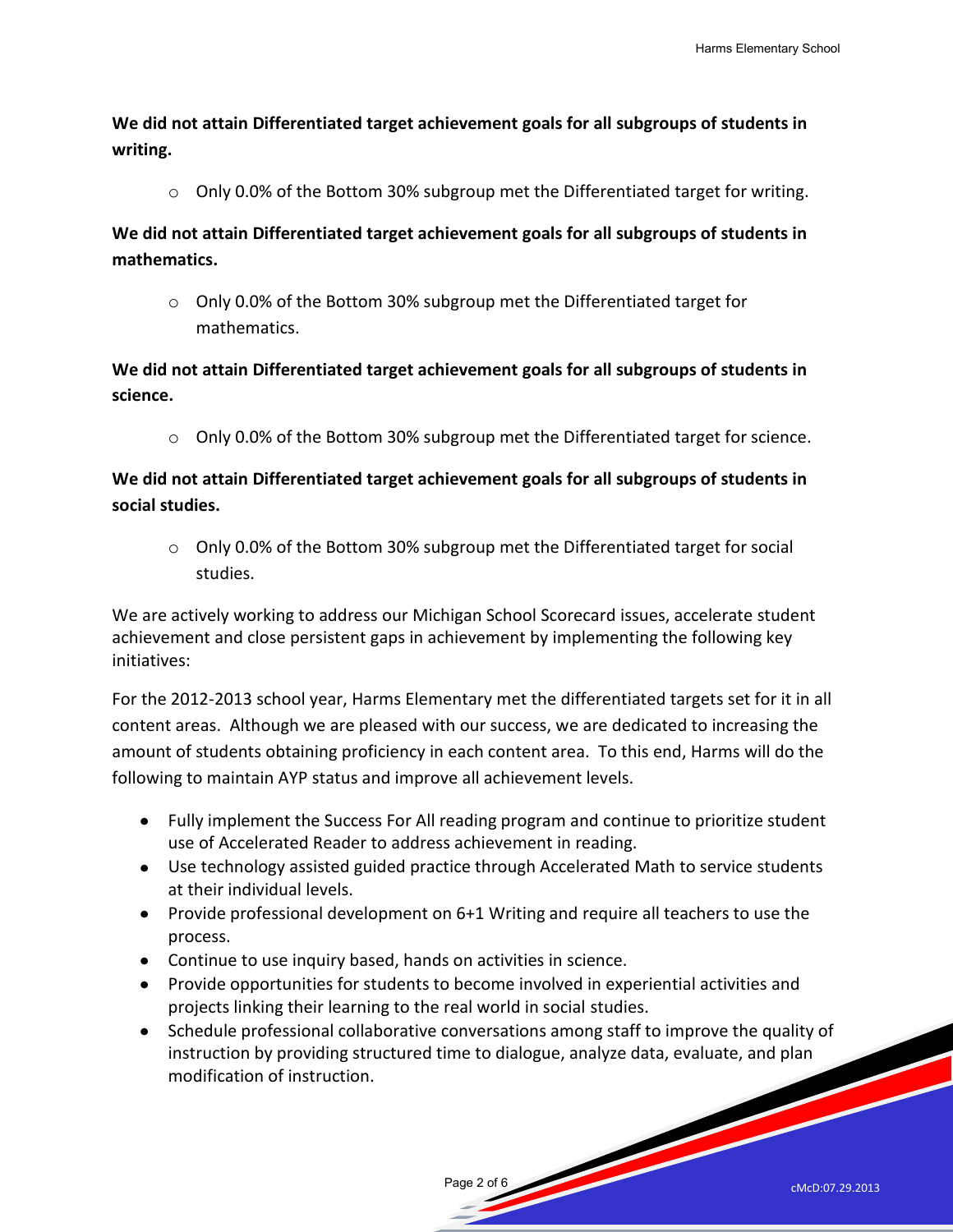Fully effectuated Success For All Solutions Teams providing a full service spectrum of interventions for students not meeting academic goals.

#### **Parent Involvement**

Parents can become full participants in their child's education by:

- **Assuring:** child is in school, on time, and ready to learn; child has a designated time and place for homework, a home routine including adequate sleep time, and access to a computer with internet; child's homework is complete and turned in when due.
- **Attending:** PACSA meetings, Parent/Family Math and Science Nights, parent workshops, Family Literacy classes, parent/teacher conferences, open house, recognition ceremonies, science fair and March reading month activities.
- **Joining:** PACSA.
- **Volunteering:** Blessings in a Backpack distributors, lunch time supervisors, classroom helper, field trip chaperone, reading month activities, science fair parent assistant.

State law requires that we also report additional information.

### **Process for Assigning Pupils to the School**

During the 2011-2012 school year, Detroit Public Schools implemented the "Open Enrollment Initiative." This initiative allows students to elect to attend any Detroit Public School without being required to live within the boundary for that school. The "Open Enrollment Initiative" does not apply to the Examination High Schools or Application Schools. Parents may enroll their child(ren) in the school of their interest as long as the school has not reached capacity for their particular grade. Enrollment preference is given to students who live within the boundary of a school.

It should also be noted that transportation will not be provided for students who select a school outside of the boundary of their home school. "Open Enrollment Initiative" resources can be found on our website at: [http://detroitk12.org/resources/prospective\\_students/](http://detroitk12.org/resources/prospective_students/)

### **School Improvement Status**

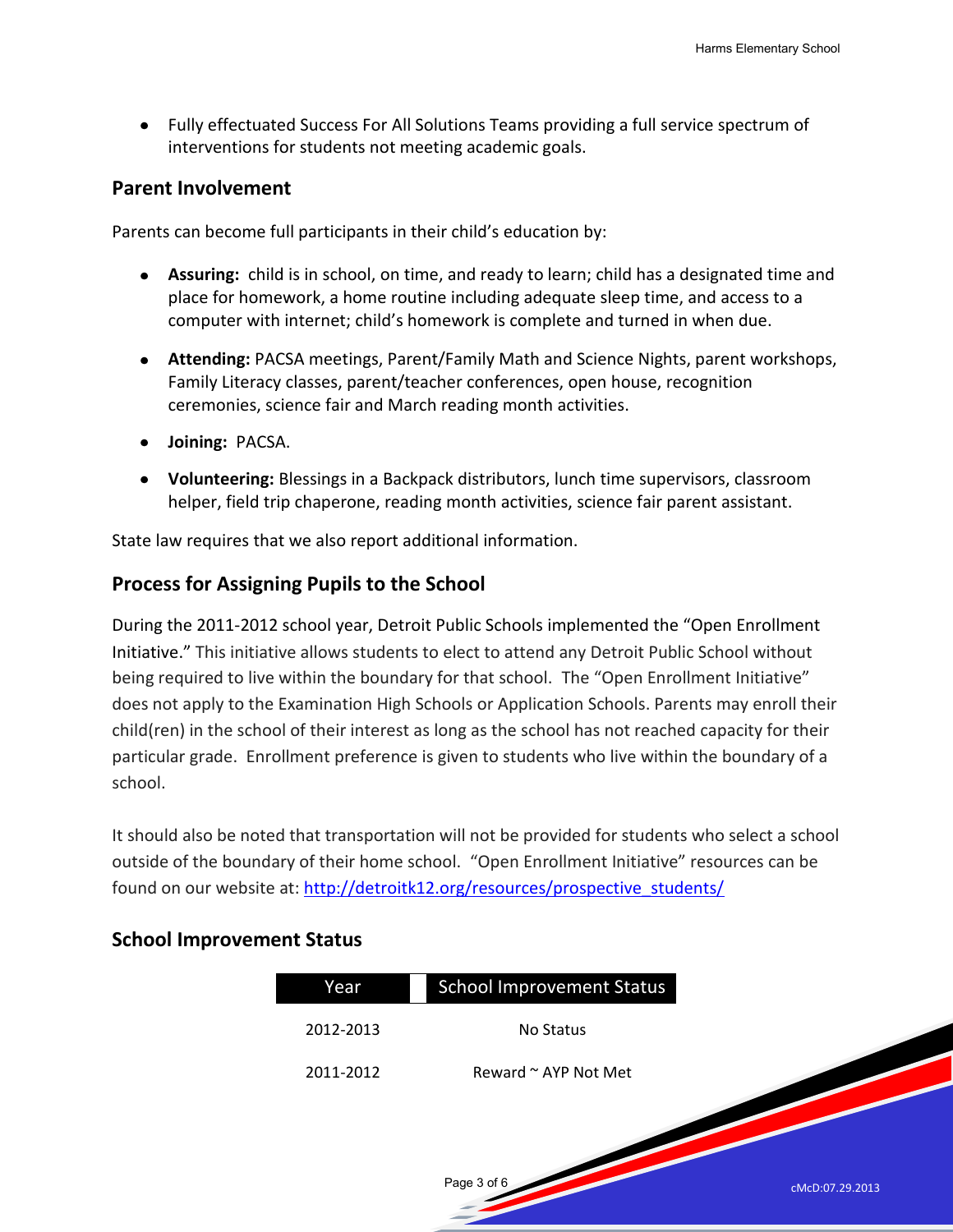# **School Description:**

Please visit our website at http://detroitk12.org/schools/school/157/ for detailed information about our school.

# **Detroit Public Schools' Core Curriculum:**

Consistent with the Detroit Public Schools 2013-2017 Strategic Plan, there are aggressive plans to accelerate the rate of student achievement and to ensure that students graduate with the academic and social skills necessary for success in college and the workplace.

# **Specific curriculum actions are based on the District's strategic plan to:**

- I. Broaden Services to Address Student Needs
- II. Support Parents and Families
- III. Offer Broad/High Quality Programs
- IV. Improve Customer Service
- V. Create Safe Learning Environments
- VI. Transform Central and School based services to serve customers better
- VII. Improve Technology
- VIII. Minimize the Impacts of Change
	- IX. Foster School-Based Leadership
	- X. Celebrate and Promote Success
- XI. Ensure Fiscal Stability
- XII. Improve Attendance and Discipline

The "Neighborhood-Centered, Quality Schools," Strategic Plan, is available online at [http://detroitk12.org/content/wp-content/uploads/2013/03/Strategic\\_Plan\\_DRAFT-FINAL.pdf](http://detroitk12.org/content/wp-content/uploads/2013/03/Strategic_Plan_DRAFT-FINAL.pdf)

### **Access to the Core Curriculum**

The instructional strategies and grade level expectations are aligned to the State standards and the NAEP. This represents the core curriculum, which is supported by the texts, materials, computer software and other school level resources used daily in the classrooms. All of the professional development activities are aligned to the core curriculum.

Page 4 of 6

The implementation is a process delineated in the District Plan. This plan serves as the framework for each school's academic achievement plan.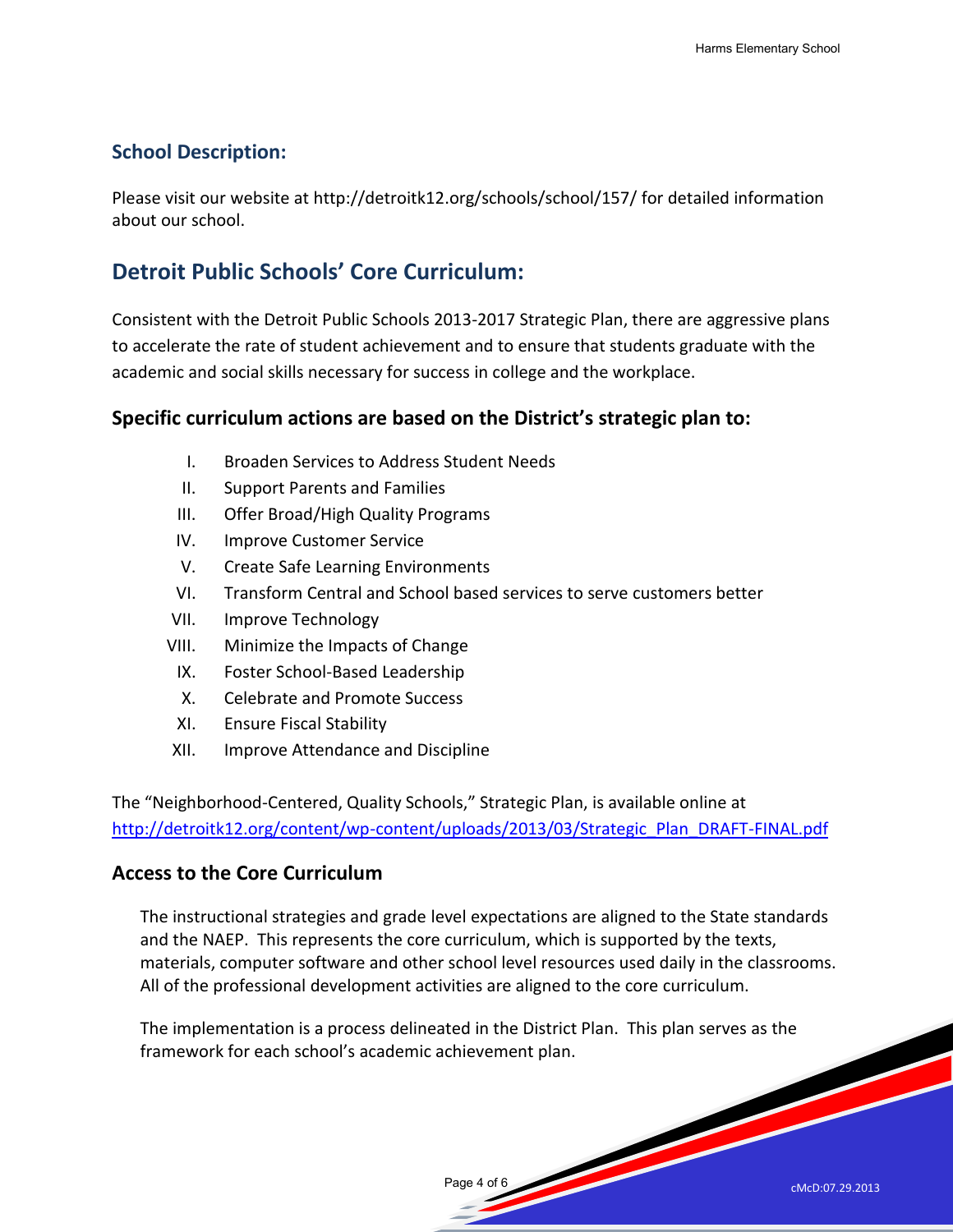## **Access to the Core Curriculum**

The frequent monitoring of the implementation of these plans are conducted by the school diagnostic visits, review of the benchmark assessments, use of the teacher evaluation tool and adherence to the pacing calendar.

The variances from the State Plan can be found in the grade level expectations, which are also aligned to the higher standards of NAEP.

Parents/Guardians are offered classes to increase parenting skills, early childhood literacy, adult literacy and GED. During the school year, the Regional Parent Resource Center is a vehicle for parents and other community members to participate in regular and on-going informational and participatory sessions focused on curriculum and instruction. Learning Village (an online instructional management system), Web updates and semi-annual progress reports are a means to disseminate achievement information to educators. Parents will have the opportunity to monitor students' progress, including attendance, through **Parent Connect** in the Fall.

Detroit Public Schools Core Curriculum is currently under revision. Pacing Charts and Curriculum guides will be posted to the Division of Teaching and Learning under the Leadership page of our website in the near future.

### **Parent Engagement**

- $\clubsuit$  Use the technology portal for parents to view daily lessons and to communicate with teachers.
- $\cdot$  Implement and follow through with the parent contracts.
- $\div$  Use the Parent Resource Center to engage parents in innovative workshops and sessions that are practical and will result in parent support to students at home.

### **Student Achievement Results**

Aggregate Student Achievement Results and Detroit Public Schools Quarterly NWEA~MAP Reading and Mathematics reports for Harms Elementary School can be found on the Detroit Public Schools' web page at the Research, Evaluation and Assessment site at [http://detroitk12.org/data/rea/.](http://detroitk12.org/data/rea/) The following reports are available:

- District Profile Report
- Combined School Profile Reports
- Individual School Profile Reports
- Adequate Yearly Progress (AYP) Reports
- Michigan Accountability Scorecard Report
- Annual Education Report